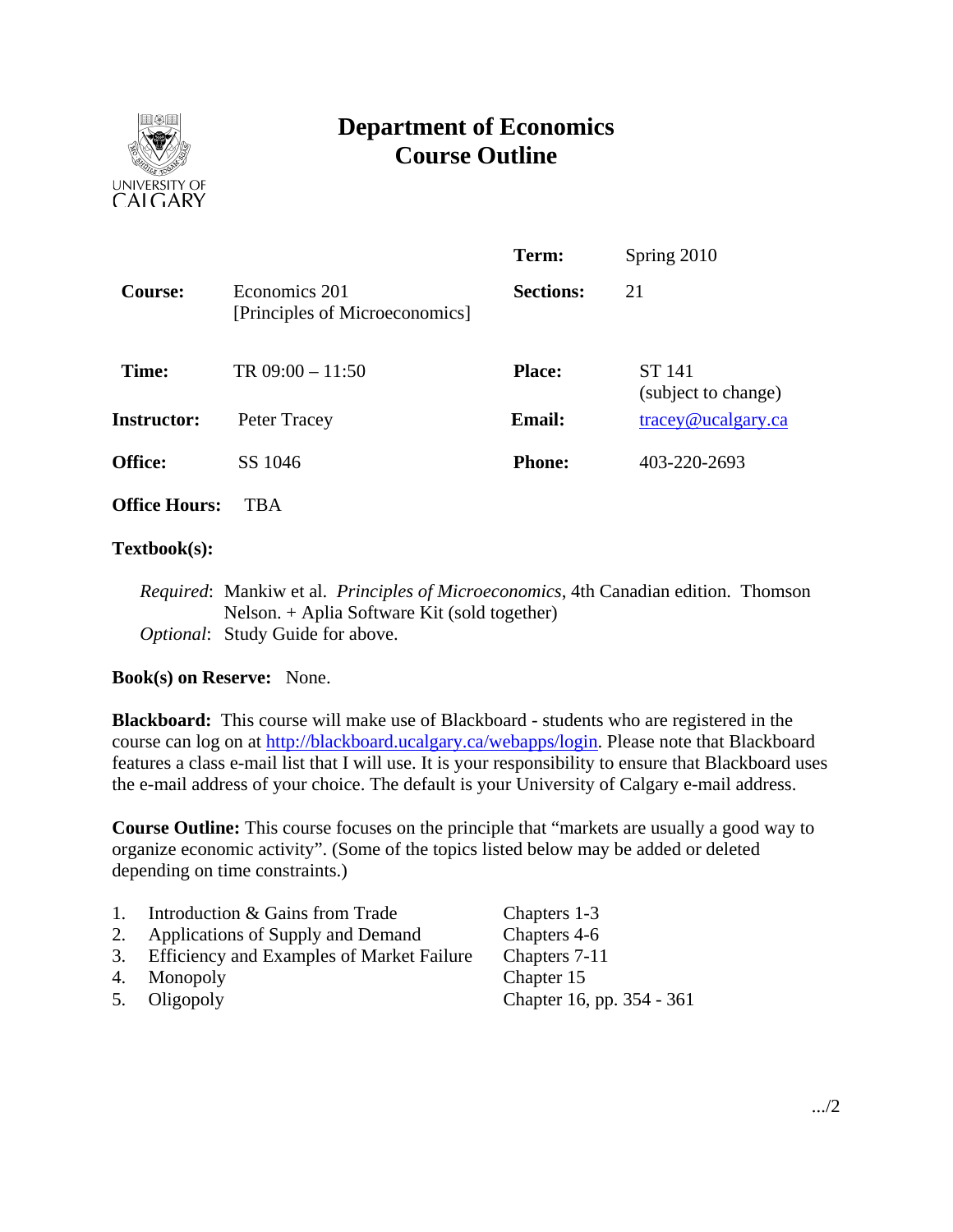### Economics 201 (21) Course Outline Spring 2010 continued Page 2

# **Grade Determination and Final Examination Details:**

| 4 assignments (using Aplia), of which the 3 best will count | 20 % |
|-------------------------------------------------------------|------|
| Midterm Examination: Thursday, June 3, 2010                 | 30%  |
| Final Examination                                           | 50%  |

### Assignments:

- 1. In order to complete assignments in this course, you will be required to access the Aplia website at http://econ.aplia.com. Please register on the website within the first week of classes.
- 2. Due dates for the assignments will be announced on the Aplia site during the first week of the semester.
- 3. Course material dealing with a particular assignment will typically be covered in class at least two days before the assignment is due; thus, assignments can be completed at any time up to and including the due date. Only the best three assignments will count towards your final mark. Given these factors, only situations where someone can document illness or domestic affliction for an extended period (i.e., the entire 2 days prior to the due date) would possibly warrant shifting the assignment weight to the final exam. Furthermore, technical problems can be expected to occur sometimes with computer systems and internet availability, so it may be a good idea to not wait until the last minute to submit your assignment. Technical problems will typically not justify shifting the assignment weight to the final exam.
- 4. Using Aplia, you will be able to complete practice problem sets prior to each assignment. In the practice problem sets, you will obtain immediate feedback as to whether you have answered a question correctly. In many cases you will be provided with an explanation if you have not answered correctly. Your results in the practice problem sets are not counted or reported to the instructor. It is strongly recommended that you do the practice problems related to a particular assignment prior to completing the assignments.
- 5. Emails regarding Aplia should be directed towards the providers of Aplia, or to the teaching assistants (TAs), who will be assigned to this course.

#### Examinations*:*

- 1. Examinations will consist of multiple choice questions.
- 2. The midterm examination will be held during the lecture time. **The exam must be completed during the specified time. Extra time will not be given for any reason.**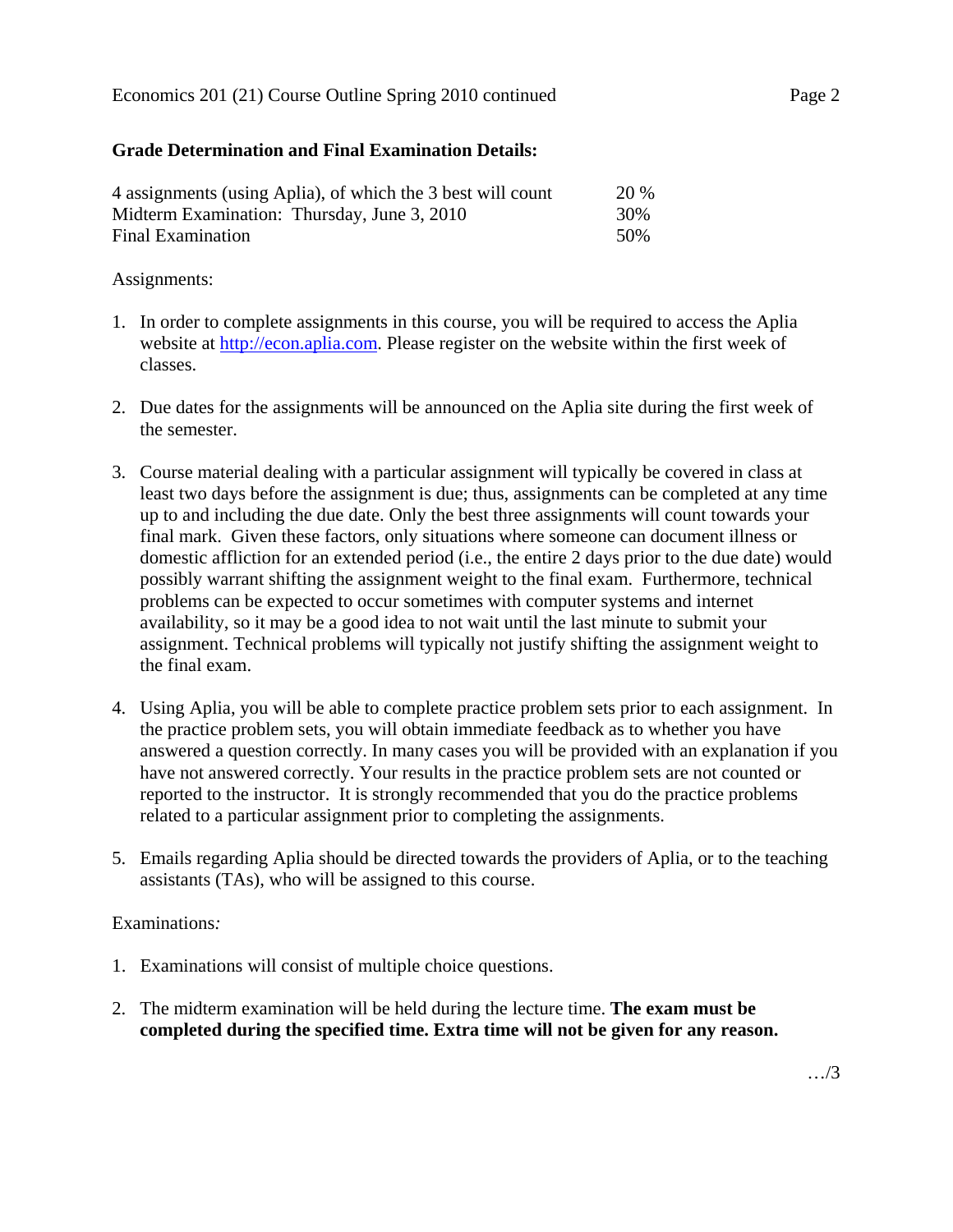- 3. The final examination will last for two hours and will be scheduled by the Registrar. **The exam must be completed during the specified time. Extra time will not be given for any reason.**
- 4. The use of a non-programmable calculator during tests and examinations is permitted. **The use of graphing calculators, cell phones, and computers is not permitted.**

Assignments, the midterm exam, and the final exam are marked on a numerical (percentage) basis and then converted to letter grades. The course grade is then calculated using the weights indicated above. As a guide to determining standing, these letter grade equivalences will generally apply:

| $A+ 97-100 B$           | $79 - 83$ C- | $62 - 66$ |
|-------------------------|--------------|-----------|
| A $92-96$ B- $76-78$ D+ |              | 57 - 61   |
| A- $89-91$ C+ $73-75$ D |              | $50 - 56$ |
| $B+ 84-88$ C 67 - 72 F  |              | $0 - 49$  |

# **Notes:**

- 1. Students should be aware that no "make-up" midterms will be given. Any student who finds it necessary to miss the midterm must notify the instructor in advance and produce a valid medical certificate or other required documentation in order to have the weighting adjusted. This adjustment will result in the final exam counting for 80% of the final grade and the Aplia assignments counting for 20% of the final grade. Note that deferred final examinations may contain short/long answer questions. Also, deferred final examinations do not have to cover the same material or have the same format as the regular final examination.
- 2. Examinations will not be given prior to the scheduled date.
- 3. Students should be aware of the academic regulations outlined in The University of Calgary Calendar.
- 4. Students seeking reappraisal of a piece of graded term work should discuss their work with the instructor *within* 7 days of the work being returned to class. However, the earliest that grades will be discussed will be two days after the return of an assignment or examination.
- 5. Students will be responsible for all material listed on the course outline, regardless of whether or not the material has been covered in class, unless the instructor notifies the class that the material will not be covered.
- 6. Please note that the following types of emails will receive no response: emails not addressed to anyone in particular; emails where the recipient's name is not spelled correctly; anonymous emails; emails which do not specify the course and section in which you are registered; and, emails involving questions that are specifically addressed on the course outline.